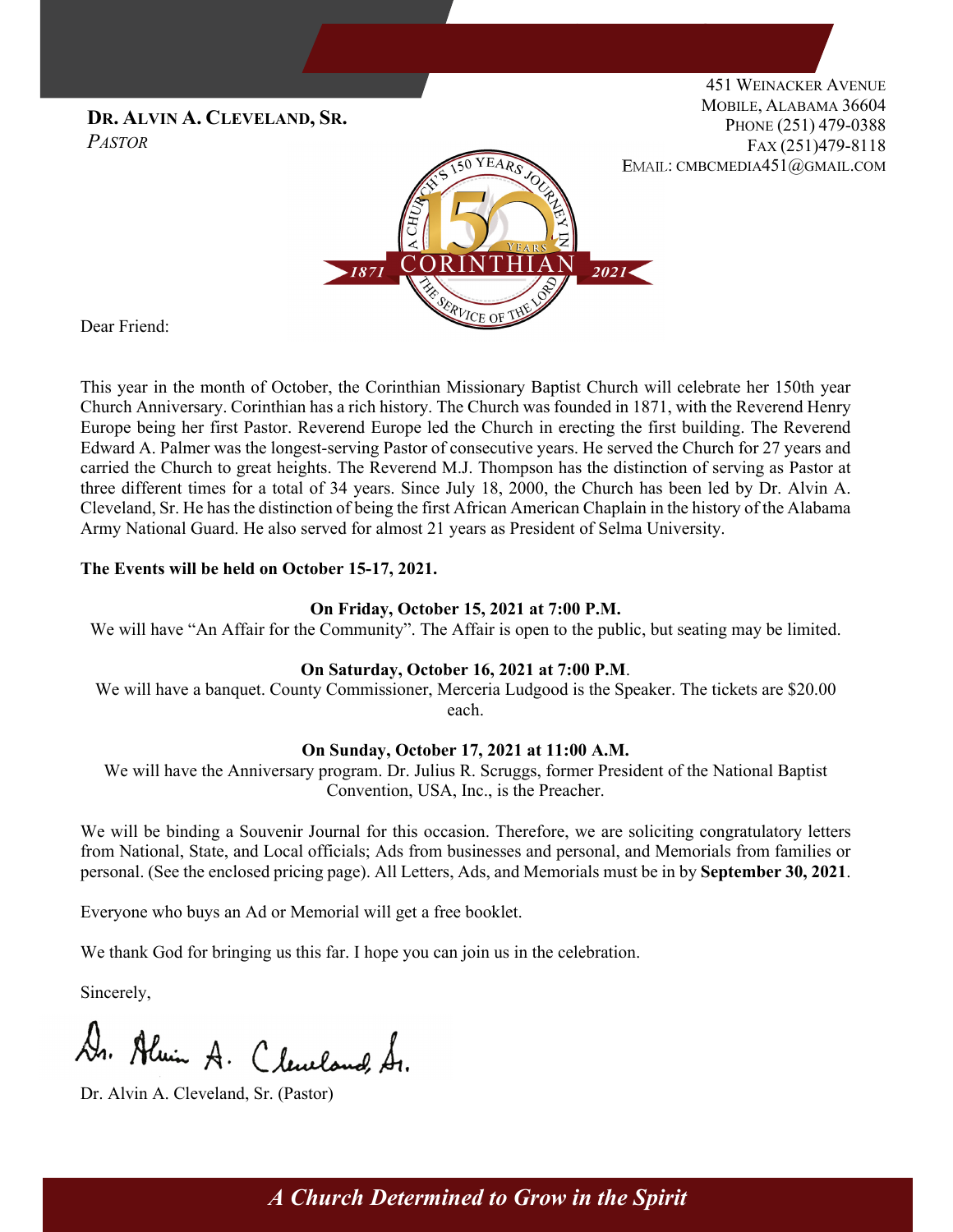

Corinthian Missionary Baptist Church is celebrating 150 years. We welcome your ad endorsing your business, your family, or including your ministry's congratulatory message to be printed in the Souvenir Book. What a fantastic opportunity to showcase your service or show your support.

You may submit your camera/scan-ready advertisement and payment via email:  $embedia451@gmail.com$  or mail it with the completed</u> form along with payment. Please ensure it is received no later than September 30, 2021. Ads in PNG, JPG, or PDF electronic formats will be accepted via email at [cmbcmedia451@gmail.com.](mailto:cmbcmedia451@gmail.com)

## **Please mail ads to:**

|       | 1/2 Page |          |  |
|-------|----------|----------|--|
| 11.0" | 1/8 Page | 1/4 Page |  |
|       | 1/8 Page |          |  |
| 8.5"  |          |          |  |

| Mobile, AL 36604                                             |       |                                                                                                                         |  |  |  |
|--------------------------------------------------------------|-------|-------------------------------------------------------------------------------------------------------------------------|--|--|--|
|                                                              |       | Contact Name                                                                                                            |  |  |  |
|                                                              |       |                                                                                                                         |  |  |  |
|                                                              |       | Email: <u>Finance Communication</u> Communication Communication Communication Communication Communication Communication |  |  |  |
| Select sponsorship option(s):                                |       |                                                                                                                         |  |  |  |
| $\Box$ Full page                                             | \$100 | $\Box$ Patron**                                                                                                         |  |  |  |
| $\Box$ 1/2 page                                              | \$50  | Sliver $$15+$ Gold $$25+$ Platnium $$75+$                                                                               |  |  |  |
| $\Box$ 1/4 page                                              | \$25  |                                                                                                                         |  |  |  |
| $\Box$ 1/8 page (Business Card)                              | \$15  |                                                                                                                         |  |  |  |
|                                                              |       | ** Patron names are listed on the back of this form exactly as they should appear.                                      |  |  |  |
| Design All ads to be received by the deadline.               |       |                                                                                                                         |  |  |  |
| $\Box$ Is attached (not stapled)                             |       |                                                                                                                         |  |  |  |
| $\Box$ To be emailed in PNG, TIF, JPG or PDF format          |       |                                                                                                                         |  |  |  |
| $\Box$ Please design ad for us. Wording as it should appear: |       |                                                                                                                         |  |  |  |
|                                                              |       |                                                                                                                         |  |  |  |
|                                                              |       |                                                                                                                         |  |  |  |
|                                                              |       | Line 2:                                                                                                                 |  |  |  |
|                                                              |       |                                                                                                                         |  |  |  |

Corinthian Missionary Baptist Church 451 Weinacker Ave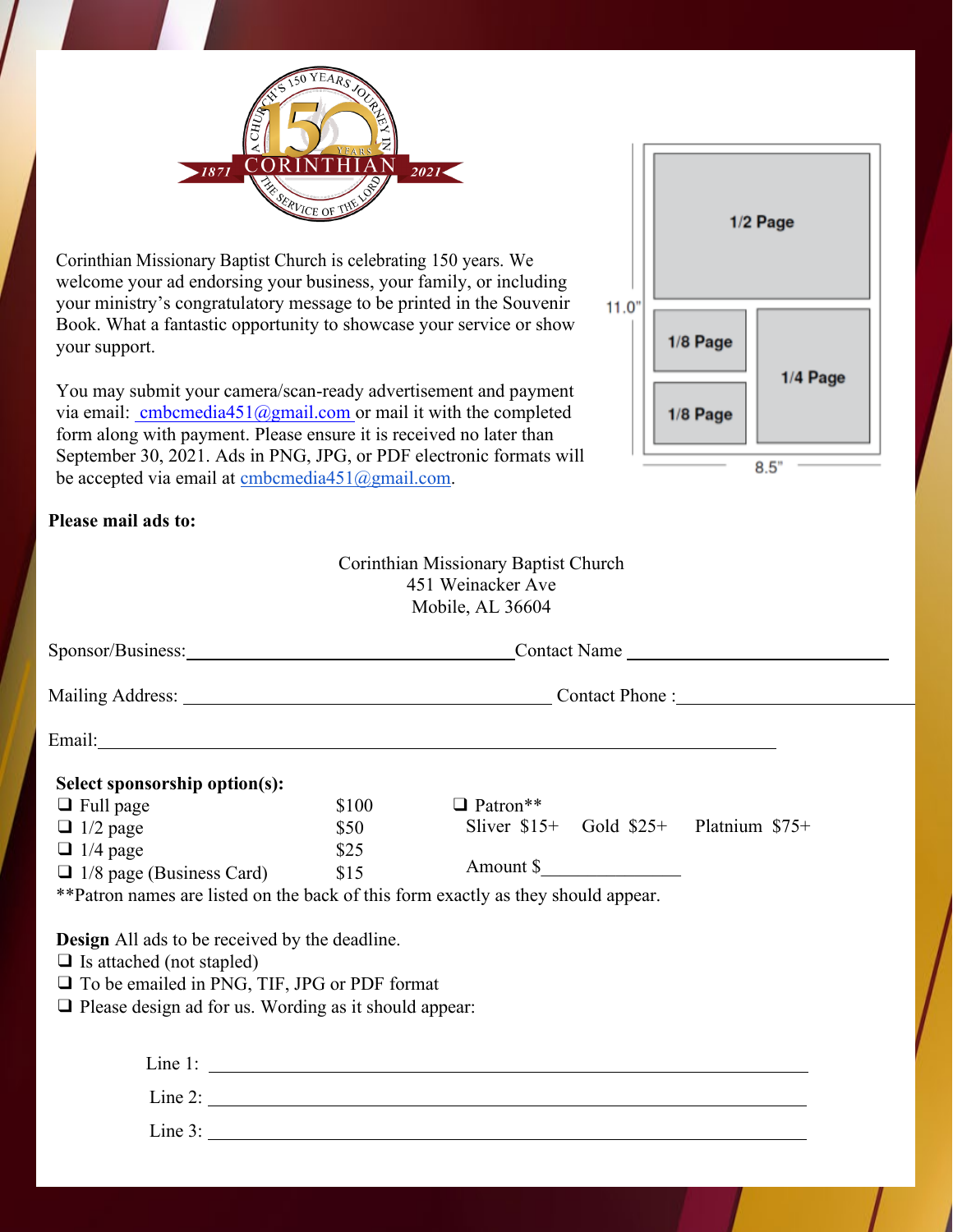## Corinthian Missionary Baptist Church Mobile Alabama October 15th -17th, 2021

Please use this form to order banquet tickets, ads, and additional 150th ANNIVERSARY SOUVENIR BOOKs.

Name

Address

City, State & Zip

Phone / email

Mail/email this form and payment to: **Corinthian Missionary Baptist Church 451 Weinacker Ave Mobile AL 36604**

Please make checks payable to Corinthian Missionary Baptist Church.

Finance Questions? Contact Information via email at [cmbc.treasurer451@gmail.com](mailto:cmbcmedia451@gmail.com) or via phone Faye Andrews at 251-510-0149.

AD Questions? Contact Information via email at [cmbcmedia451@gmail.com](mailto:cmbcmedia451@gmail.com) or via Chairpersperson Lisa McGowan phone at 251-605-6724.

If possible, please forward your message, artwork, photos, or graphics via email to Media at [cmbcmedia451@gmail.com](mailto:cmbcmedia451@gmail.com) Please submit your artwork in a jpg or pdf format.

## **DEADLINE: September 30**

Please send your ad information in as soon as possible

# ORDER FORM

## **BANQUET TICKETS**

Oty Needed  $x $20 ea. = $$ 

**ADVERTISING FOR THE 150TH ANNIVERSARY SOUVENIR BOOK** 

| <b>Family</b>                          | <b>Memorial</b> | <b>Business</b>   |  |
|----------------------------------------|-----------------|-------------------|--|
| Qty Busness Card (3.5" x 2")           |                 | $x $15 ea. = $$   |  |
| Qty 1/4 Page (3.5" x 4.75") ______     |                 | $x$ \$25 ea. = \$ |  |
| Qty $1/2$ Page $(3.75'' \times 7.5'')$ |                 | _x \$50 ea. = \$  |  |
| Qty Full Page (7.5" x 10")             |                 | $x $100$ ea. = \$ |  |

Please use the backside of this sheet for a hand-written ad if needed.

## **150th Church History Book**

Qty Needed  $x $25 ea. = $$ 

## **GIFT/DONATION TO CMBC Amount \$ \_\_\_\_\_\_\_\_\_\_\_\_\_\_\_**

If you cannot attend our celebration but would like to make a gift to the church, it would be greatly appreciated. A receipt will be sent to you from our Church Treasurer. All patrons will be listed in the 150th Anniversary SOUVENIR Book. Thank you.

| <b>Payment Information</b>   |                               |  |  |
|------------------------------|-------------------------------|--|--|
| Amount Due \$                | Payment Enclosed Check #      |  |  |
| Credit Card Payment          |                               |  |  |
|                              |                               |  |  |
| Expiration <b>Expiration</b> | Security-Code________________ |  |  |
|                              | Date ______________           |  |  |